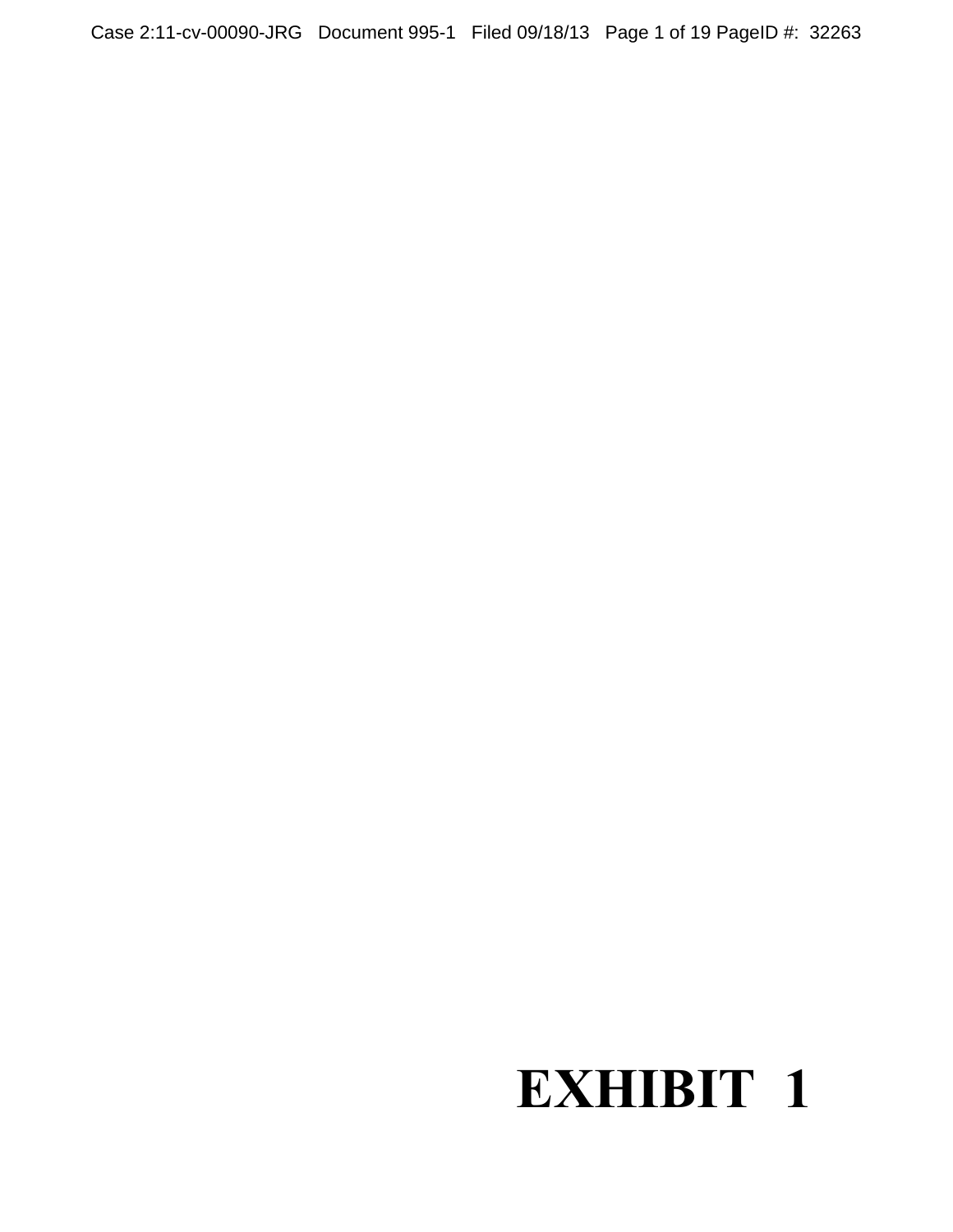#### UNITED STATES DISTRICT COURT EASTERN DISTRICT OF TEXAS MARSHALL DIVISION

LODSYS, LLC, et al., Plaintiffs, v. BROTHER INTERNATIONAL CORPORATION, et al., Defendants. CIVIL ACTION NO. 2:11-cv-90-JRG LEAD CASE LODSYS GROUP, LLC, Plaintiff, v. COMBAY, INC., et al., Defendants, v. **HEARING REQUESTED REDACTED**

APPLE INC.,

Intervenor Defendant.

CIVIL ACTION NO. 2:11-cv-272-JRG

#### **APPLE'S REDACTED OPPOSITION TO LODSYS'S MOTION TO DISMISS**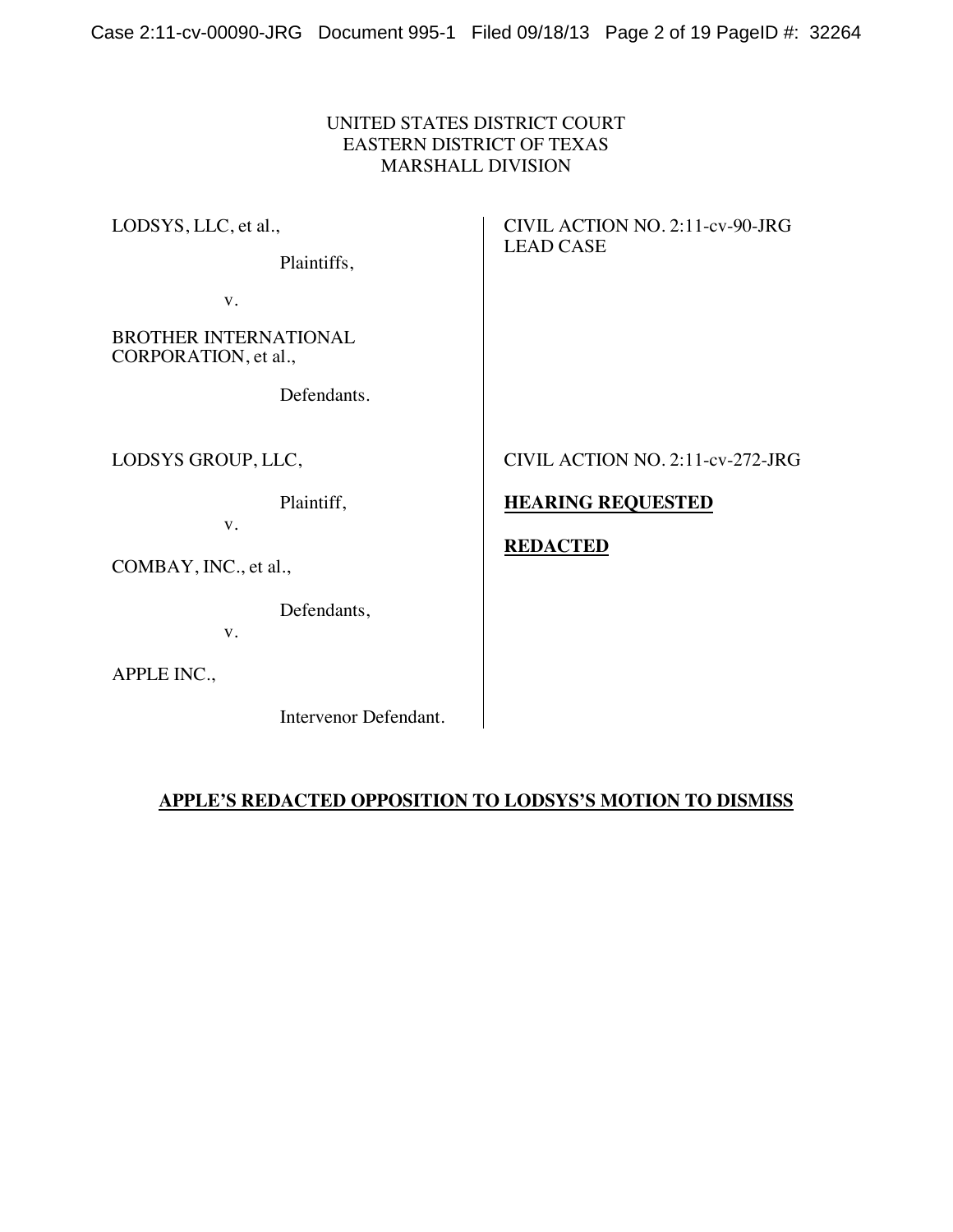#### **INTRODUCTION**

Lodsys concedes that the only question presented in its Motion to Dismiss (the "Motion") is whether the Court should decline to exercise its discretionary power to hear Apple's declaratory judgment claims now, in this case, upon a fully developed record. Neither of the arguments Lodsys advances in support of its Motion provides good reason for the Court to defer the resolution of Apple's claims indefinitely, as Lodsys would prefer, and the Motion should accordingly be denied.

*First*, Lodsys somewhat confusedly contends that Apple will not be prejudiced by dismissal because the Court has not yet adjudicated Apple's claims. Mot. at 4. Lodsys has it backwards: Apple will suffer prejudice by the *lack* of a substantive resolution of its claims at this late stage of the case, forcing Apple to present them all over again in another case. Indeed, based on Lodsys's conduct to date—voluntarily dismissing its iOS claims against app developers or settling them before the Court has a chance to hear their defenses—it is obvious that Lodsys intends to try to avoid adjudication of Apple's claims for as long as possible, whether in this or any subsequent case.

*Second*, Lodsys contends that the Court cannot resolve Apple's claims without reference to specific infringement claims against "a particular named defendant" and that, following Lodsys's settlement with Electronic Arts, Inc. ("EA"), no such claims remain in this case. Mot. at 5. Again, Lodsys's argument is logically flawed. Even if it might be necessary, solely for purposes of illustration, to refer to the interaction of Apple's licensed technology with particular iOS-based apps in order to analyze the extent to which Apple's licensed technology embodies the accused in-app purchasing process, there is no reason such an analysis cannot be conducted without a pending claim against an app developer party. As Lodsys knows well, the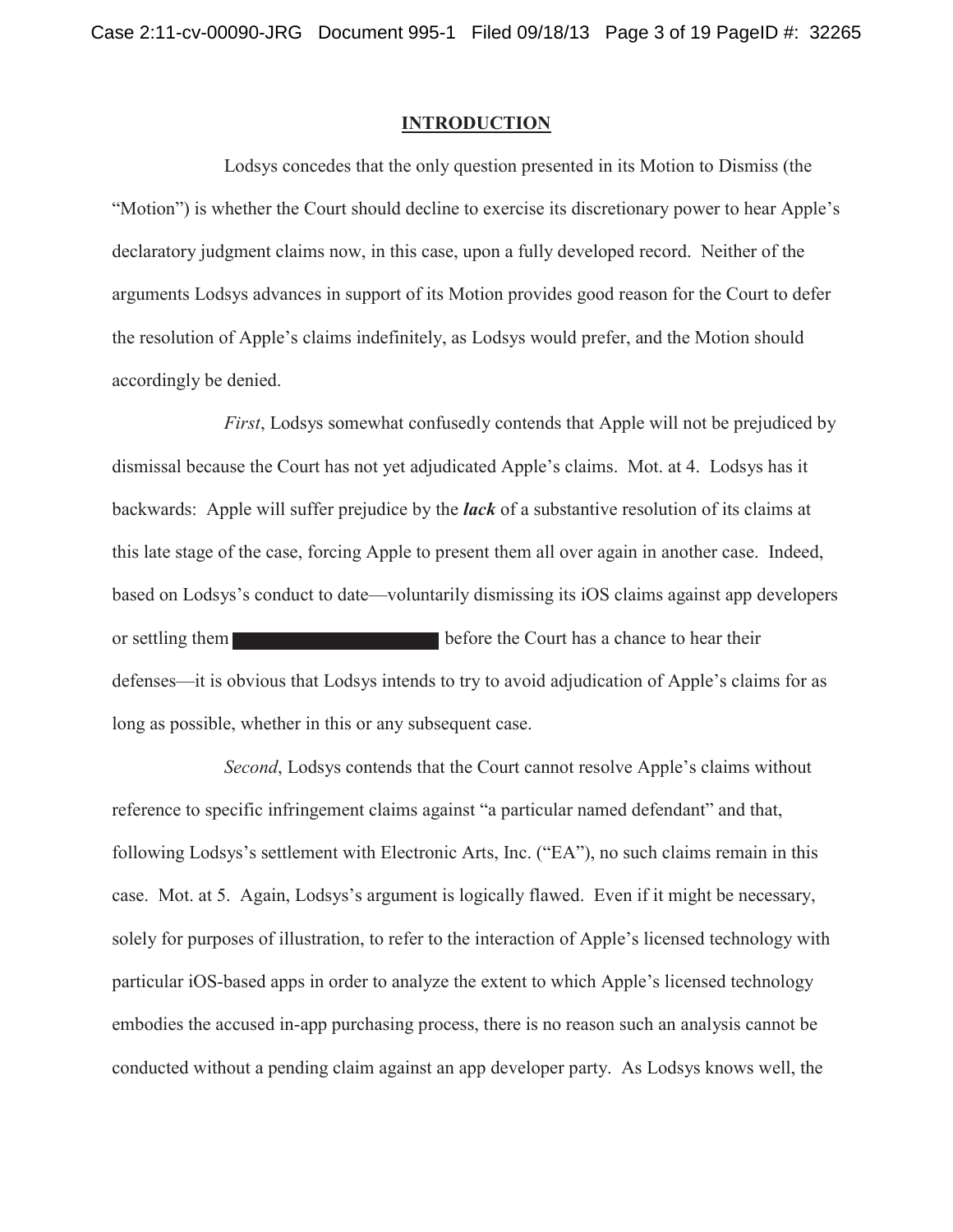opinions rendered by Apple's expert in his report are not confined to any particular product or defendant, but apply generally to *any* use of Apple's iOS-based in-app purchasing technology to enable purchases through the Apple App Store. Lodsys, on the other hand, does not even argue that there is any material difference in the nature of its infringement contentions against iOSbased app developers depending on the specific characteristics of their products. To the contrary, Lodsys continues to serve the same cookie-cutter infringement contentions, and those contentions in turn continue to rely upon Apple's licensed technology to purport to meet the necessary limitations of Lodsys's claims.

In short, Lodsys's Motion is a transparent attempt to avoid resolution of Apple's declaratory judgment claims. It is equally obvious that Lodsys's purpose is to buy time in which it can continue to hold up iOS-based app developers for settlements of claims that Lodsys knows it has no right to assert. In light of Apple's estimate that there are more than 6 million developers of iOS-based apps, the potential number of such claims is virtually limitless. Unless and until Lodsys unconditionally waives any right to assert claims of infringement against iOSbased app developers—which it has not done and apparently refuses to do—it should not be heard to argue that Apple's claims for enforcement of its contractual right to prevent such conduct are moot. For all of these reasons, Lodsys's motion should be denied.

#### **FACTUAL AND PROCEDURAL BACKGROUND**

#### **I. Lodsys Launches a General Campaign Against Apple App Developers**

More than two years ago, Lodsys began sending letters to large numbers of Apple iOS-based app developers accusing them of infringing the two patents-in-suit, U.S. Patent Nos.  $7,222,078$  (the "078 patent") and  $7,620,565$  ("565 patent" and, collectively, the "patents-in-

-2-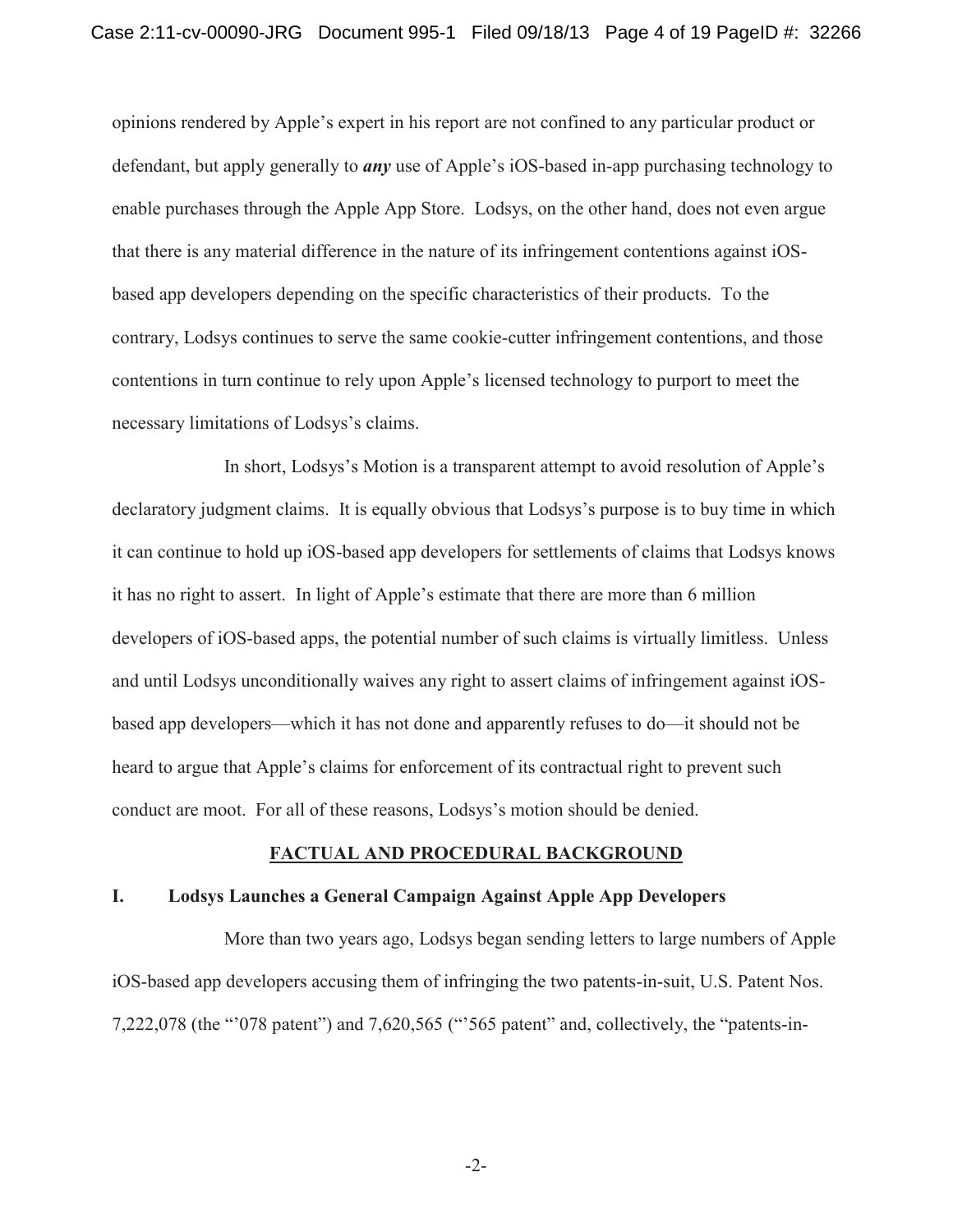suit").<sup>1</sup> Lodsys did not conduct any meaningful investigation into the function and operation of the relevant Apple technology or the application of Apple's license to Lodsys's claims before threatening Apple's app developers.<sup>2</sup> Despite being told by Apple that it was targeting licensed technology, Lodsys filed suit against seven iOS-based app developers in May 2011 and later sued several more.<sup>3</sup>

When Apple subsequently moved to intervene in this case to assert its rights under its license and to protect its developers, Lodsys opposed Apple's motion

<sup>34</sup> The Court nevertheless granted Apple's motion, holding that Apple was entitled to intervene as a matter of right to defend its own interest in its license and that, in the alternative, permissive intervention was appropriate.<sup>5</sup> In its decision, the Court anticipated much of what has since occurred in this case, noting that "[i]t is certainly possible that the Developers may be interested in resolving this case as quickly and inexpensively as possible, while Apple's interest in protecting its broader license rights may result in a different litigation strategy."<sup>6</sup>

<sup>&</sup>lt;sup>1</sup> Declaration of Jonathan C. Sanders ("Sanders Decl.")  $\P$  2-3, Exs. A-B (representative notice letters sent to Illusion Labs and Rovio).

<sup>&</sup>lt;sup>2</sup> *See* Dkt. No. 767 (Apple's Motion for Summary Judgment) at  $14-15$ .

<sup>3</sup> *See id.* at 15.

<sup>&</sup>lt;sup>4</sup> Sanders Decl.  $\P$  4, Ex. C (April 4, 2012 Hrg. Tr.) at 21:10-15.

<sup>5</sup> *See* Case No. 2:11-cv-00272, Dkt. No. 105 (Order) at 3-6. The Court thereby implicitly ruled that there is an independent jurisdictional basis for Apple's claims.

 $^{6}$  *Id.* at 4.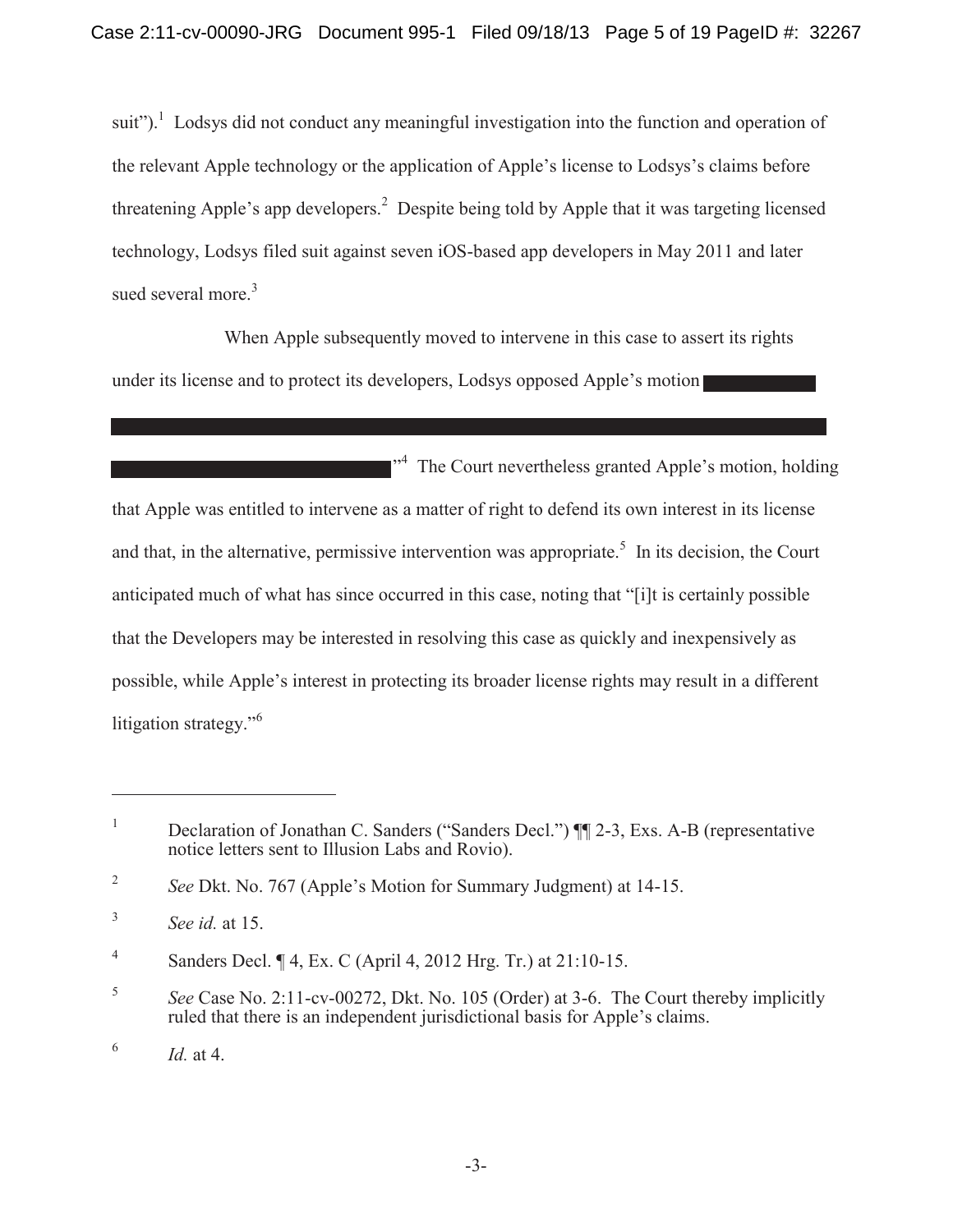Apple subsequently filed an amended Answer in this case that is not limited to the seven original named defendants or, for that matter, to any particular defendant or developer. Rather, Apple alleges generally that its "License expressly permits Apple to offer and otherwise make available to its Developers products and services that embody the inventions contained in the patents in suit" and that "Plaintiff's infringement claims against the Developers are based substantially or entirely on the Developers' use of products and services that Apple is authorized to provide under the License and which Lodsys claims embody the patents in suit."<sup>7</sup>

#### **II. Lodsys Proceeds to Settle Its iOS-Based Claims Quickly and Cheaply**

. 9

Many of the defendants identified by Lodsys in its Motion may appear unfamiliar to the Court, and for good reason: Lodsys settled with most of them quickly and cheaply. Lodsys reached settlements with (or dismissed its claims against) all but three defendants even before it had served its infringement contentions.<sup>8</sup> In those settlements,

#### **III. Lodsys Serves Substantially Identical Infringement Contentions on the Remaining Apple App Developers**

On September 17, 2012, Lodsys served infringement contentions on the three iOS-based app developers with whom it had not yet settled.<sup>10</sup> There was no material difference between the contentions served on the different developers.<sup>11</sup> For example, each set of infringement contentions identified an identical blue Apple confirmation dialog box as satisfying

<sup>&</sup>lt;sup>7</sup> Case No. 2:11-cv-00272, Dkt. No. 107 (Answer to Amended Complaint)  $\P$  56.

<sup>8</sup> Dkt. Nos. 357, 454, 486, 488; *see* Case No. 2:11-cv-00272, Dkt. Nos. 32, 68, 101, 126.

<sup>&</sup>lt;sup>9</sup> *See, e.g.*, Sanders Decl. **[9**, Ex. H (representative settlement agreements).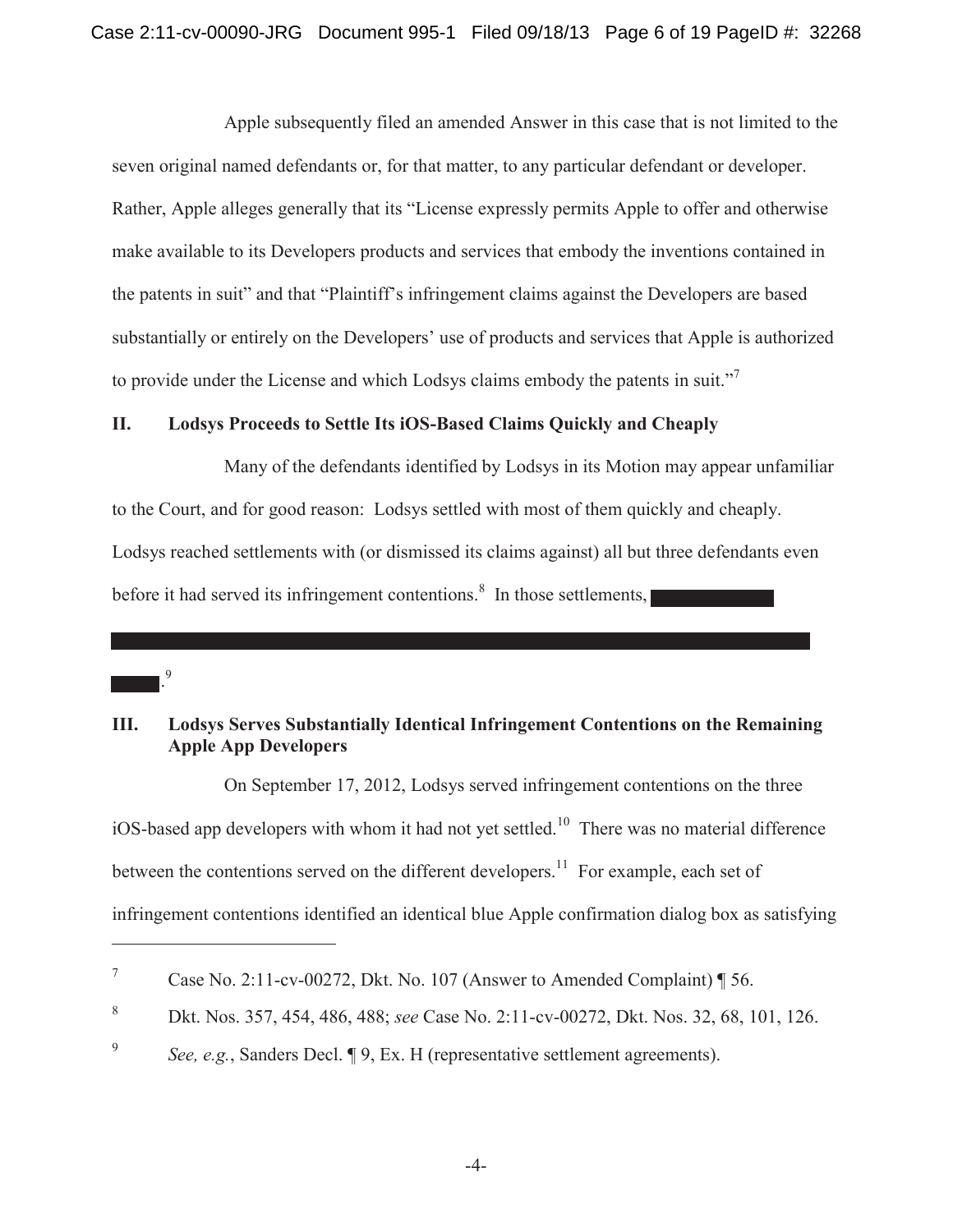one of the necessary elements for alleged infringement of the  $078$  patent, and each identified Apple software and hardware such as the iPhone to demonstrate alleged infringement of the  $365$ patent.<sup>12</sup> To this date, Lodsys has never asserted that its infringement theories differ substantively with regard to any iOS-based app or app developer.

### **IV. Lodsys Fails to Take Any Meaningful Discovery Regarding the Accused Apple Technology, Apple Moves for Summary Judgment, and Lodsys Voluntarily Dismisses Its iOS Claims**

Despite ample opportunity, Lodsys then failed to take any meaningful discovery regarding the accused Apple technology. For example, Apple made available voluminous source code for inspection at a time of Lodsys's choosing, which neither Lodsys nor its putative expert ever bothered to inspect.<sup>13</sup> And while Lodsys did depose Apple's corporate designee on technical subjects, it studiously refrained from inquiring as to the extent to which Apple-supplied technology and services form the basis of Lodsys's infringement contentions; to the contrary, it failed to mark its own contentions as an exhibit and refused to present them to the witness, despite repeated invitation to do so.<sup>14</sup>

On July 22, 2013, Apple moved for summary judgment on the grounds that Lodsys's infringement contentions expressly targeted licensed Apple technology, and that

Continued from the previous page

<sup>10</sup> *See, e.g.*, Sanders Decl. ¶¶ 5-7, Exs. D-F (EA, QuickOffice, and Rovio contentions).

<sup>11</sup> *See generally id.*

<sup>12</sup> *See, e.g.*, Sanders Decl. ¶ 5, Ex. D (EA contentions) at Exhibits B, C; Sanders Decl. ¶ 6, Ex. E (QuickOffice contentions) at Exhibits A, B.

<sup>13</sup> Dkt. No. 930 at 9-10.

<sup>14</sup> Sanders Decl. ¶ 12, Ex. K (Kelly Tr.) at 96:21-101:13.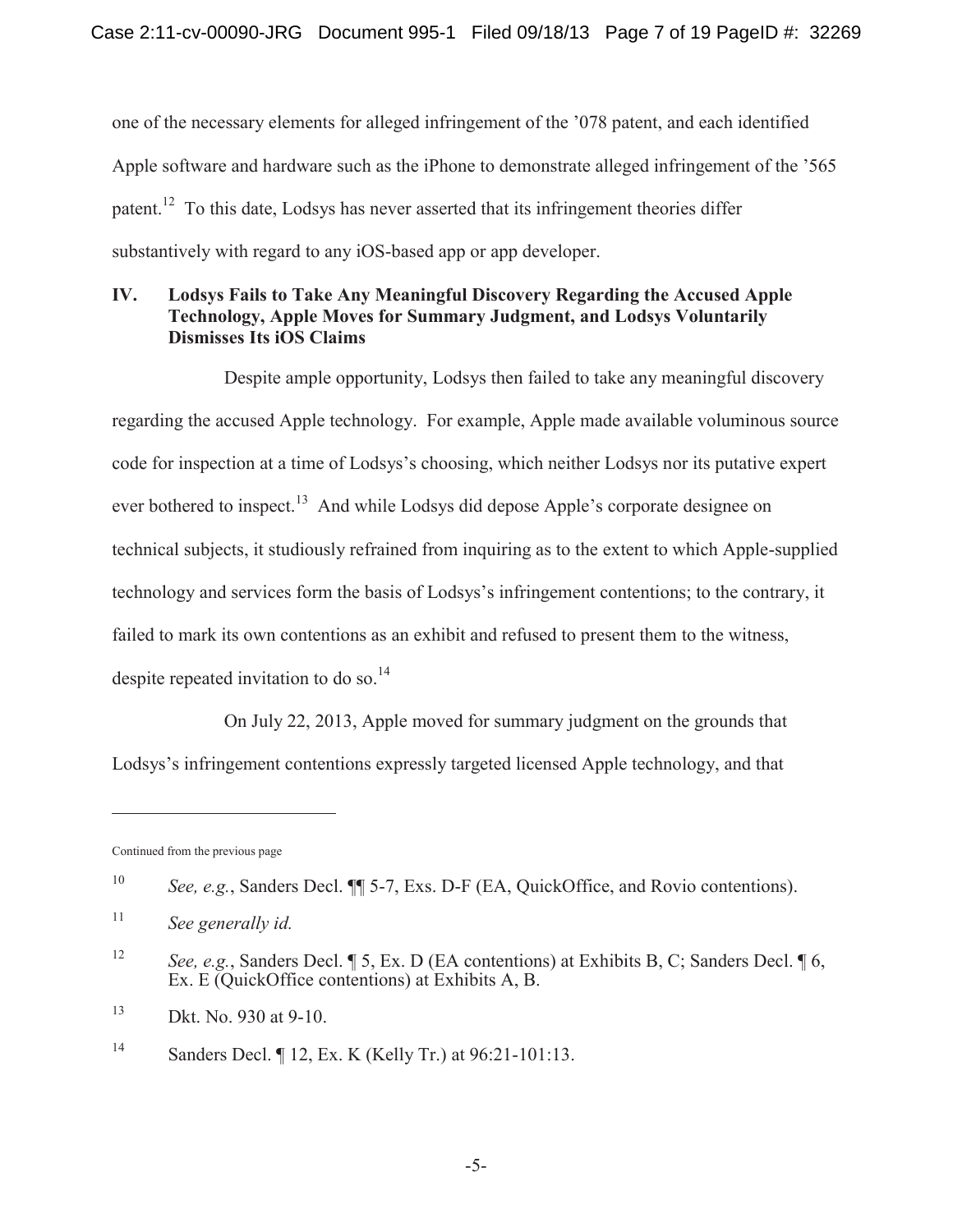Lodsys's claims against iOS-based app developers were therefore barred by one or more provisions of Apple's license or, in the alternative, by the doctrine of patent exhaustion.<sup>15</sup> In support of its motion, Apple submitted the expert report of Dr. Benjamin Goldberg, whose opinions make reference to the apps of the particular defendants in this case but are not confined to them or to their products. To the contrary, Dr. Goldberg explained that "the opinions I have formed are not limited to any particular app developer or to the particular apps identified in the Lodsys Infringement Contentions" and that, "[b]ased upon my analysis, my conclusions would apply equally to *all* apps that are developed to incorporate the Apple In-App Purchase functionality according to Apple's design."<sup>16</sup>

As described in technical detail in Dr. Goldberg's report, the vast majority of the technology involved in the accused in-app purchasing process consists of software, hardware and services that Apple provides to developers generally, and which does not vary depending on any individual developer. *See, e.g.*, *id.* ¶ 11 (opining that Apple provides all material elements of accused functionality such as the Apple confirmation dialog box, communication to and from the Apple App Store, and licensed Apple hardware). And even the minimal contributions the developers make to this process do not differ materially by defendant, as each developer must interact with Apple's StoreKit API and other technology in substantially the same fashion and in accordance with Apple's guidelines in order to invoke the in-app purchasing functionality.<sup>17</sup>

<sup>15</sup> *See generally* Dkt. No. 767 at 19-30.

 $16$  Declaration of Benjamin Goldberg in Support of Apple's Motion for Summary Judgment, Dkt. No. 767, ¶ 2, Ex. A (Expert Report) ¶ 7 (emphasis added).

<sup>&</sup>lt;sup>17</sup> See generally id. (describing substantively uniform interaction between developer code, Apple's UIK it and StoreKit code, and other Apple software and hardware).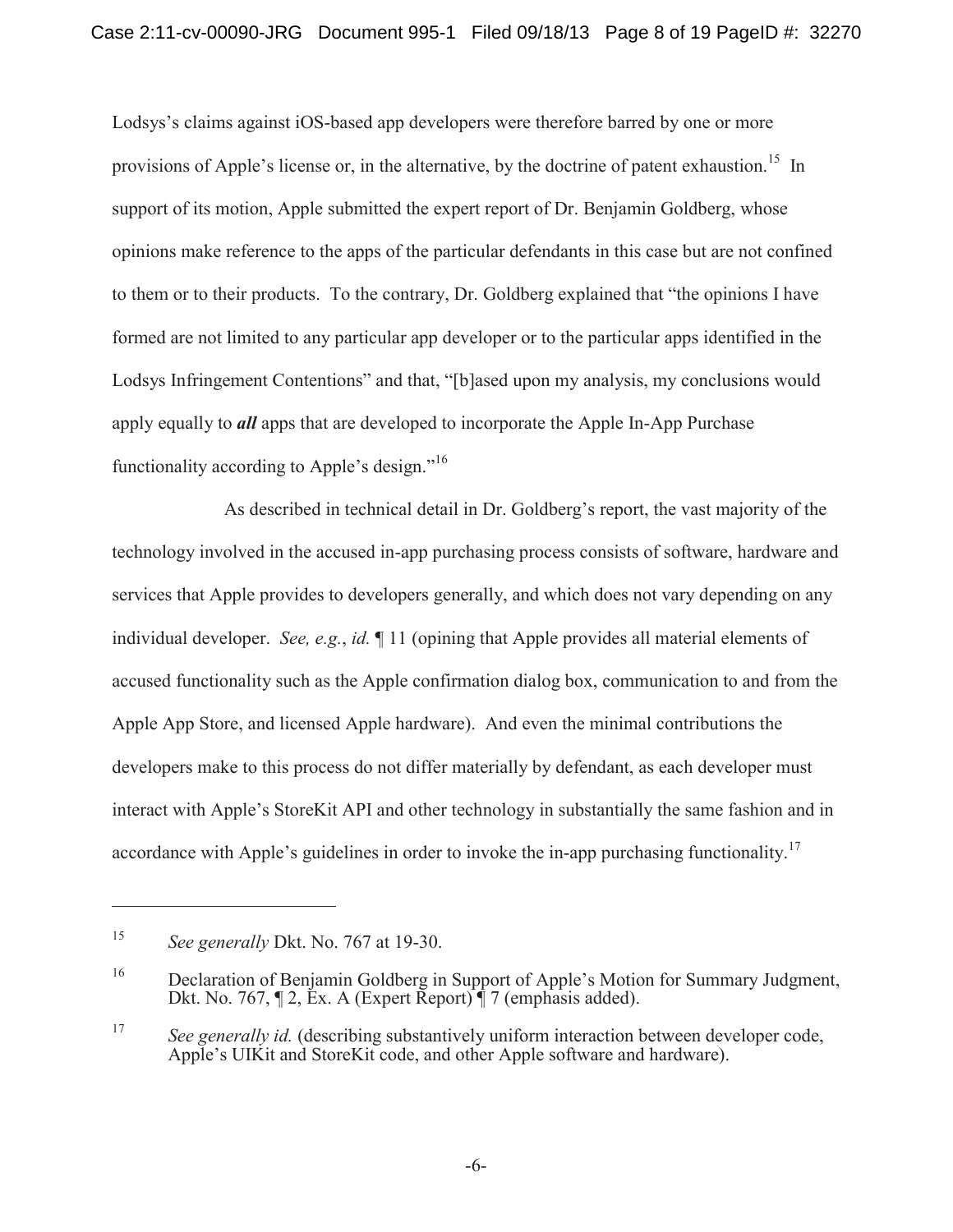#### Case 2:11-cv-00090-JRG Document 995-1 Filed 09/18/13 Page 9 of 19 PageID #: 32271

Lodsys's response to Apple's showing is telling. Shortly after Apple filed its

motion, Lodsys voluntarily dismissed its last remaining iOS-based claims in this case,

With that voluntary dismissal in hand, Lodsys then argued in its

opposition papers that the Court should ignore Apple's motion as moot.

### **V. Lodsys Engages in a Pattern of Settling or Dismissing Claims to Avoid Resolution on the Merits**

Lodsys's gamesmanship with respect to its EA claims is part of a pattern of conduct aimed at avoiding judicial resolution of its iOS-based claims generally. For example, Lodsys obtained a stay of its case against QuickOffice, the second-to-last iOS-based app developer in this action, on the putative ground of a pending settlement, but several weeks have now passed without any definitive settlement agreement apparently being reached.<sup>20</sup> In no fewer than seven recently-filed cases, Lodsys has systematically settled or dismissed its claims against iOS-based app developers **Its strategy of "take** what you can and run" becomes particularly clear in those cases where the developers vigorously

| 18 |                          |  |  |  |
|----|--------------------------|--|--|--|
|    | Sanders Decl. ¶ 8, Ex. G |  |  |  |
|    |                          |  |  |  |

19

20 Dkt. Nos. 796, 891.

<sup>21</sup> Sanders Decl. ¶ 9, Ex. H (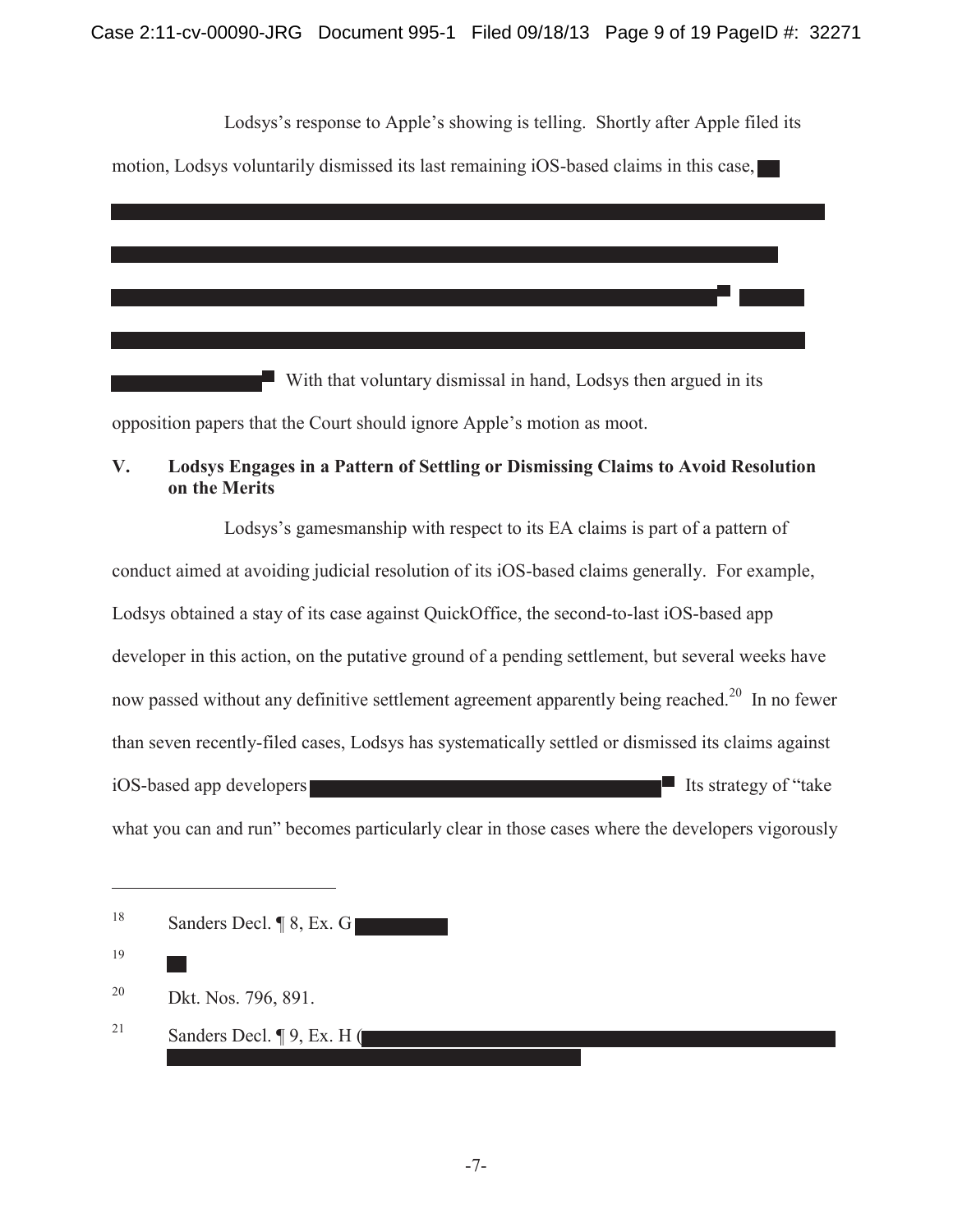fight back. For example, Lodsys sued TMSoft, an app developer founded and owned by Todd Moore, after Mr. Moore made certain public statements concerning Lodsys and what he termed its "patent trolling" activities on a radio show and related blog.<sup>22</sup> After TMSoft filed a motion to dismiss the suit on the grounds that, *inter alia*, Lodsys's retaliatory conduct violated the Texas Citizens Participation Act, Lodsys promptly settled with TMSoft and voluntarily dismissed its claims with prejudice, once again receiving virtually no consideration in return.<sup>23</sup>

#### **VI. Lodsys Continues to Assert Substantively Identical Infringement Allegations Against Apple App Developers**

Lodsys has continued to threaten and to sue large numbers of Apple app developers in its ceaseless quest for quick and easy settlements. For example, on April 2, 2013, Lodsys sued ten additional developers, two that sell only iOS-based products and eight that sell both iOS-based and Android products.<sup>24</sup> Similarly, on April 16, 2013, Lodsys sued five more developers of iOS-based products, one of which sells Android products as well.<sup>25</sup> Finally, on May 9, 2013, Lodsys sued five more developers, two that sell only iOS-based products and three that sell products for use with both iOS and Android devices.<sup>26</sup>

<sup>22</sup> *Lodsys Group, LLC v. TMSoft, LLC*, Case No. 2:13-cv-00255-JRG, Dkt. No. 17.

<sup>23</sup> *Id.*, Dkt. Nos. 20, 25; *see also* Sanders Decl. ¶ 10, Ex. I at 1 (blog post noting that neither TMSoft nor Mr. Moore was required to pay any money to Lodsys or sign a license agreement in exchange for the dismissal with prejudice, and that TMSoft agreed only to make a small donation to charity).

<sup>24</sup> *See* Dkt. No. 1 in each of 2:13-cv-00253-JRG, 2:13-cv-00254-JRG, 2:13-cv-00248-JRG, 2:13-cv-00249-JRG, 2:13-cv-00252-JRG,2:13-cv-00256-MHS-RSP, 2:13-cv-00247-JRG, 2:13-cv-00250-JRG, 2:13-cv-00251-JRG, and 2:13-cv-00255-JRG

<sup>25</sup> *See* Dkt. No. 1 in each of 2:13-cv-00272-JRG, 2:13-cv-00274-JRG, 2:13-cv-00275-JRG, 2:13-cv-00273-JRG, and 2:13-cv-00276-JRG

<sup>26</sup> *See* Dkt. No. 1 in each of 2:13-cv-00388-JRG, 2:13-cv-00391-JRG, 2:13-cv-00389-JRG, 2:13-cv-00390-JRG, 2:13-cv-00392-JRG.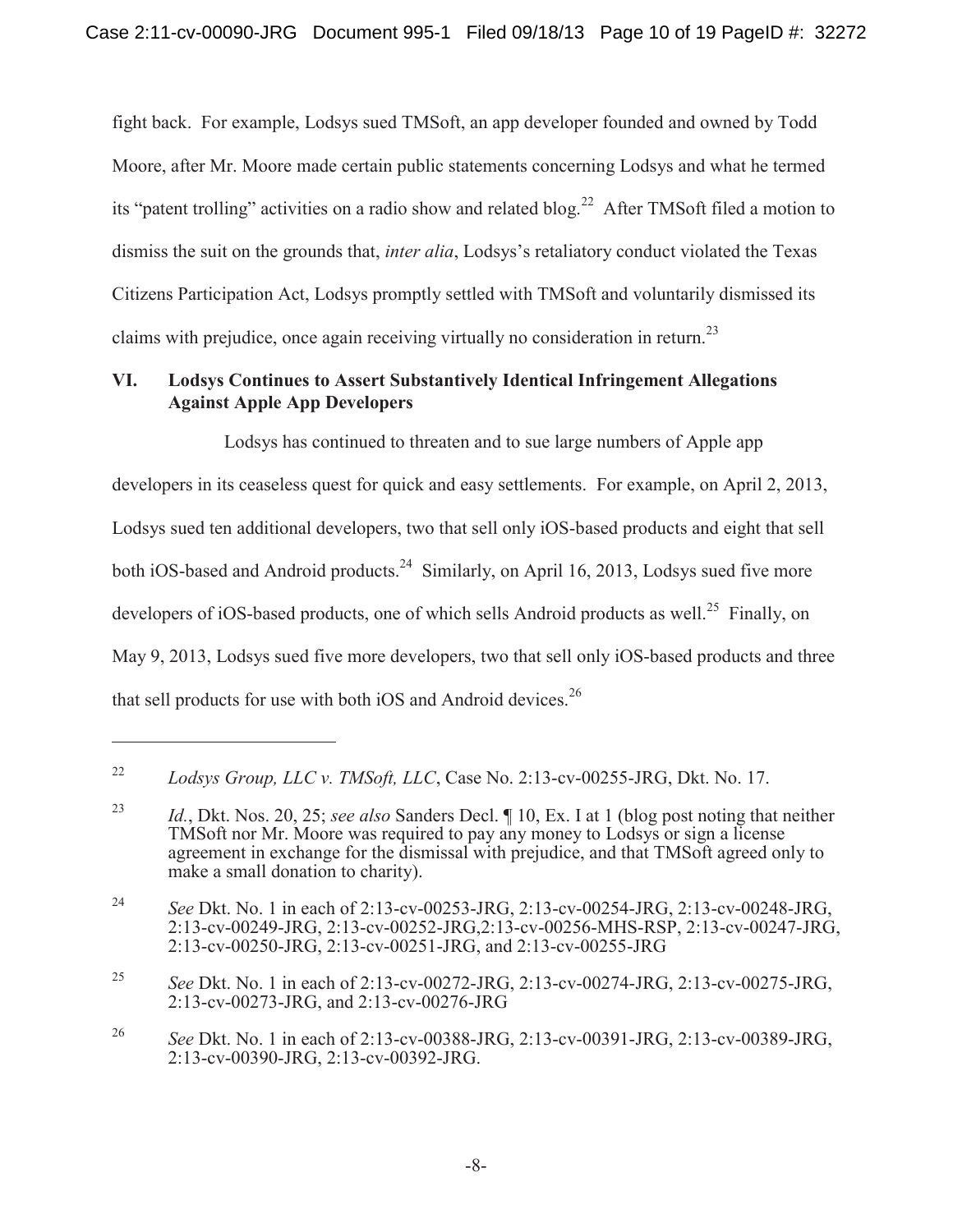Lodsys's Complaints and infringement contentions in these new actions continue to make substantively identical infringement allegations based on the use of licensed Apple technology.<sup>27</sup> The only difference is that now, in an almost farcical attempt to conceal the true nature of its claims, Lodsys has edited its contentions to remove the screenshots and other specific references to Apple technology it formerly displayed.<sup>28</sup> And while Apple is of course not privy to all of the notice letters that Lodsys sends, based on Lodsys's pattern of conduct to date and public reports, Apple has good grounds to believe that Lodsys continues to threaten still more app developers with claims of infringement and that many of those threats result in payments to Lodsys before the point of public suit.

#### **LEGAL STANDARD**

As this Court recently reaffirmed, it is within a trial court's discretion to treat an intervenor's claims as a separate action following dismissal of the plaintiff's original causes of action. *See generally Lodsys Group, LLC v. Dow Jones & Co.,* Dkt. No. 22 (August 26, 2013 Order) at 2. More specifically, as Lodsys concedes in its motion to dismiss, "when a separate and independent jurisdictional basis exists, a federal court has the discretion to treat an intervention as a separate action, and may adjudicate it despite dismissal of the main demand if failure to do so might result in unnecessary delay or other prejudice." Arkoma Assoc. v. Carden, 904 F.2d 5, 7 (5th Cir. 1990). Thus, courts routinely find that a claim in intervention need not be dismissed whenever dismissal would result in unnecessary delay, expense, or prejudice. *Id.* ("A dismissal of [intervenor's] claims . . . would result only in further delay and expenses to the

<sup>27</sup> *See, e.g.*, Sanders Decl. ¶ 11, Ex. J (representative infringement contentions against Caesars Interactive).

<sup>28</sup> *See, e.g.*, *id.*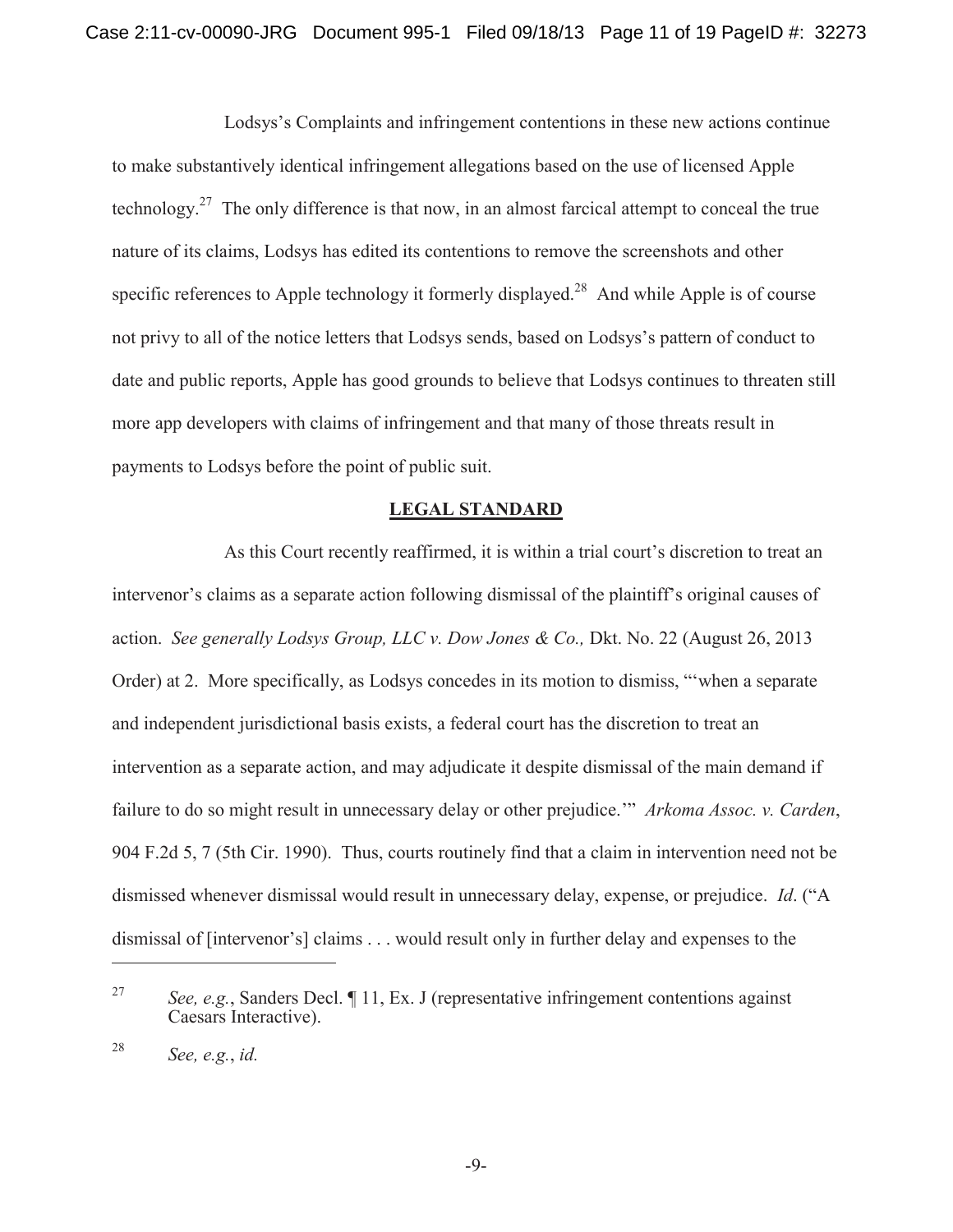parties and a cavalier waste of increasingly limited judicial resources, both trial and appellate.').

#### **ARGUMENT**

## **I.** The Court Should Exercise its Discretion to Hear Apple's Claims to Avoid Undue **Prejudice and Delay**

In light of Lodsys's concession that the Court has the discretionary power to treat Apple's claims as a separate action, Mot. at 4, the *only* question the Court needs to decide is whether the dismissal of Apple's claims at the eleventh hour would result in undue delay or prejudice. *See, e.g., Arkoma,* 904 F.2d at 7.<sup>29</sup> We have demonstrated the substantial prejudice that Apple would incur in our summary judgment reply, Dkt. No. 930, and will not repeat that argument here.

Lodsys's only attempt to assert otherwise is its contention that Apple will suffer no prejudice because its claims have not yet been (and will not be) adjudicated in this case. Mot. at 4 (relying on the Court's Order in *Dow Jones*). But Lodsys has the situation exactly backwards: the fact that the Court has not yet had an opportunity to rule on Apple's motion for summary judgment or to try Apple's claims, after two and a half years of litigation, is the *reason* that Apple would be prejudiced by a dismissal. Moreover, unlike in *Dow Jones*, which had just recently been filed, Apple's claims here are set to be tried or otherwise resolved in a matter of

<sup>&</sup>lt;sup>29</sup> Lodsys erroneously refers to the issue here as one of "mootness." *See* Mot. at 1. A case is not moot as long as "the issue remains live and in dispute." *Laserfacturing, Inc. v. Old Carco Liquidation Trust*, 494 Fed. Appx. 72, 73 (Fed. Cir. 2012) (refusing to find case moot despite plaintiff's waiver of claims against appellee, where infringement determination could still have downstream effect on parties or their successors); *accord, e.g.*, *Christopher Village, Ltd. Partnership v. Retsinas*, 190 F.3d 310, 315 (5th Cir. 1999) (noting that a "request for a declaratory judgment continues to present a live dispute [where] th[e] court can still provide adequate relief"). Thus, whether Lodsys's infringement claims based on Apple's in-app purchasing technology are barred by Apple's license is not "moot." That disputed issue continues to be litigated in approximately a dozen other cases before this Court, and Lodsys continues to threaten an unknown number of other Apple developers based on the same groundless claims.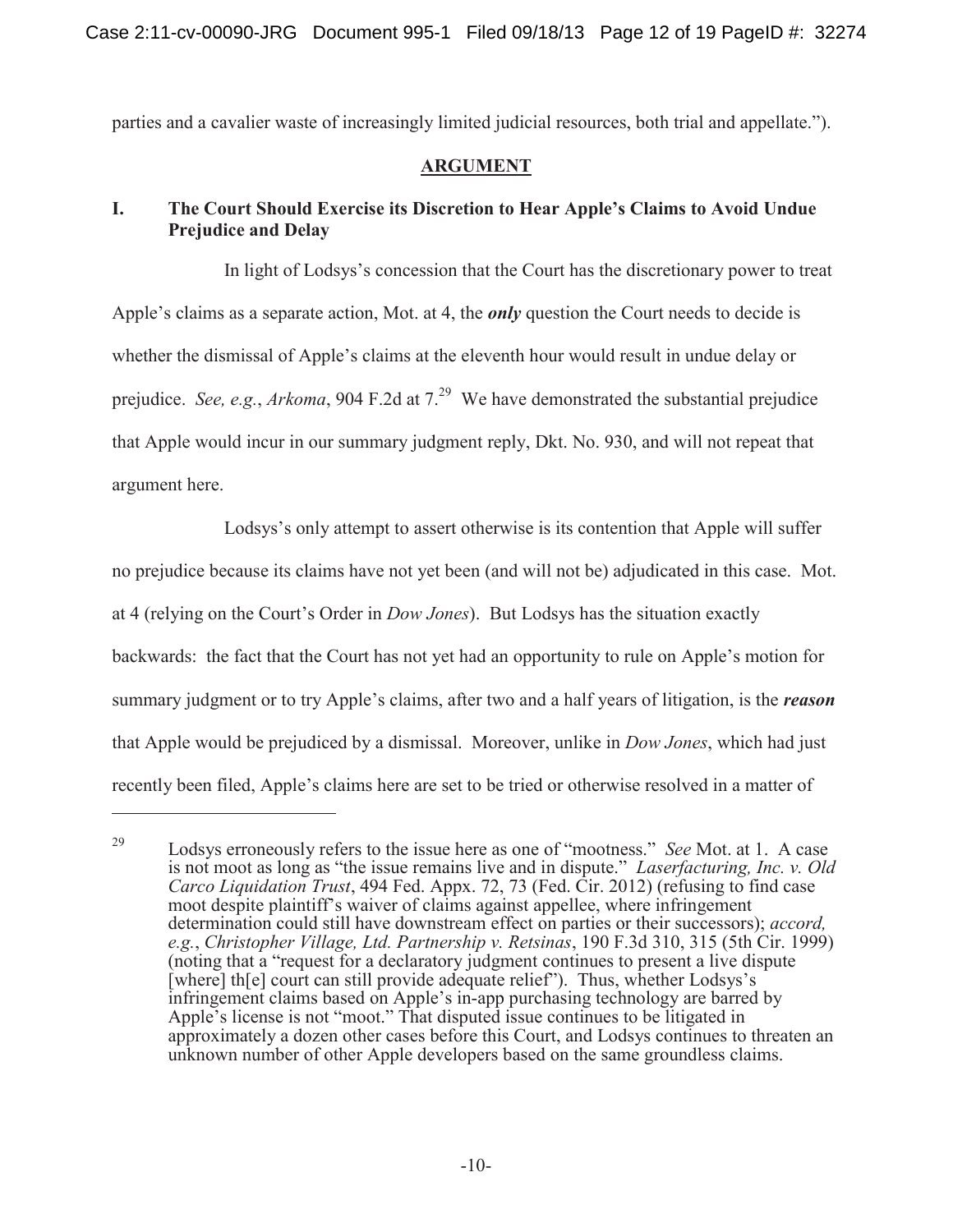weeks. The suggestion that Apple would not be prejudiced by dismissal on the eve of trial, forcing it to relitigate all of its claims from scratch in another case, is simply absurd.

Moreover, in light of Lodsys's pattern of litigation conduct to date, if the Court declines to hear Apple's claims now, it is doubtful that Apple would *ever* succeed in reaching a judicial resolution of its claims in any of the dozens of other cases Lodsys has filed. As set out at length above, Lodsys's consistent practice has been to threaten and, if necessary to extract a payment, to sue large numbers of developers, to settle with most of them as quickly as possible, and then to dismiss or stay any claims that have not yet been settled by the time Apple's claims are ripe for decision.<sup>30</sup> Because of the relatively short time that most of these cases will remain open, and because Lodsys appears willing to dismiss its claims for almost nothing when necessary to avoid resolution of Apple's claims, this case falls within the classic exception to the mootness doctrine involving disputes that are capable of repetition while otherwise evading review.<sup>31</sup> Indeed, as noted above, the Court expressly recognized in its Order permitting intervention that it was possible the developers would be motivated to settle quickly, while Apple would likely wish to pursue a broader strategy of resolving its claims in a manner applicable to all developers. *See* Dkt. No. 105 (Order) at 4.

Finally, Lodsys is mistaken in contending that Apple's declaratory judgment claim is limited in scope to the original named defendants in this action. *Cf.* Mot. at 4. As set out above, the declaration Apple seeks encompasses *all* Apple developers who may be subject to

<sup>30</sup> *See supra*, Factual and Procedural Background § V.

<sup>31</sup> *See, e.g.*, *Spencer v. Kemna*, 523 U.S. 1, \*17-18 (U.S. 1998) (explaining that capable-ofrepetition doctrine applies where  $(1)$  the challenged action  $[$ is] in its duration too short to be fully litigated prior to cessation or expiration, and (2) there [is] a reasonable expectation that the same complaining party [will] be subject to the same action again').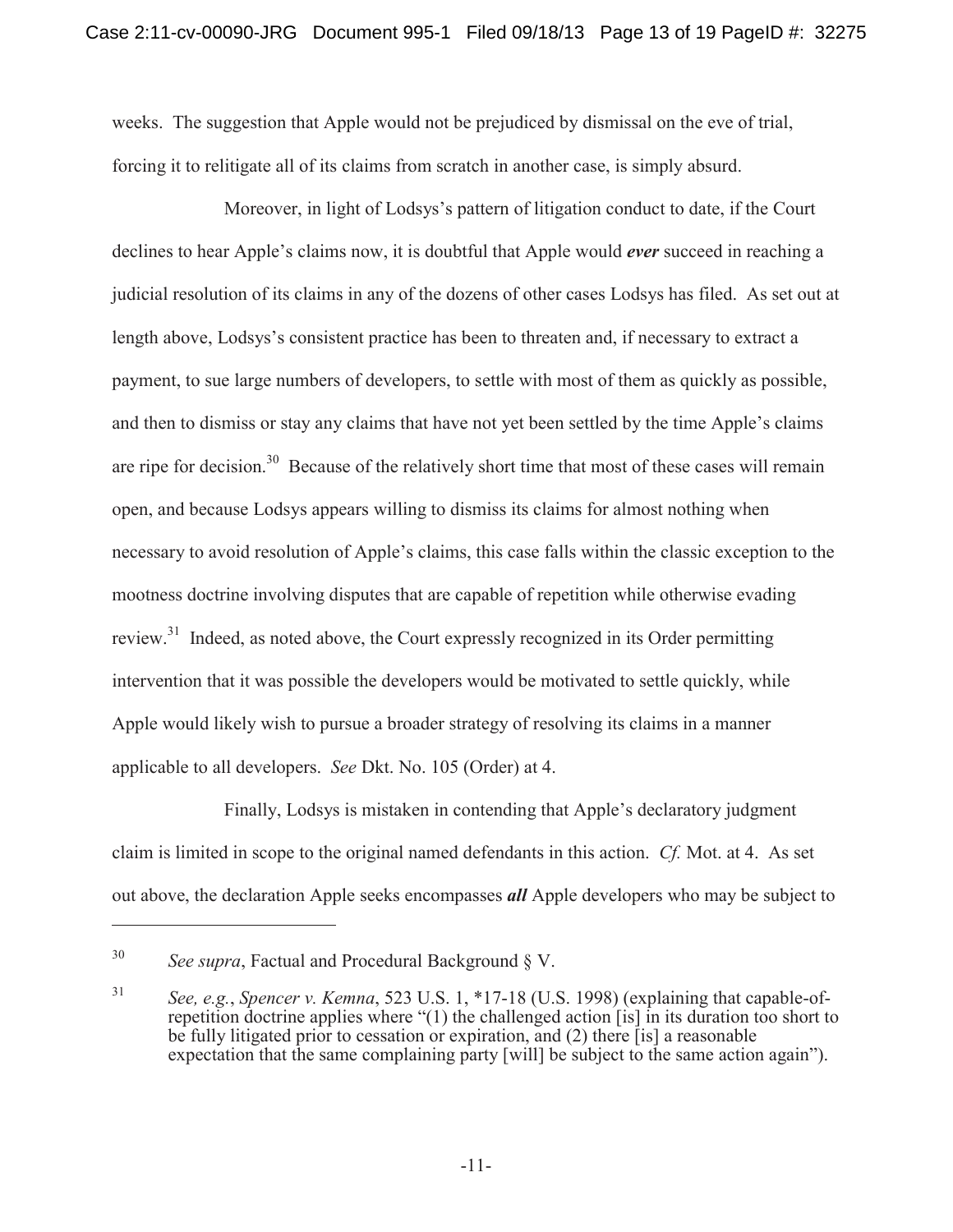Lodsys's threats or claims,<sup>32</sup> and the opinion furnished by Apple's expert applies equally to *all* developers who use Apple's in-app purchasing technology.<sup>33</sup> For its part, Lodsys has presented no evidence or even any reason to believe that its infringement contentions differ materially between EA, QuickOffice, Rovio, or any other app developer it might sue in this case or any later action. Lodsys could not in all events make such an argument in good faith, in light of the substantively identical contentions it has to date served on each developer.<sup>34</sup>

Indeed, Lodsys has failed to offer any assurance that it will not threaten or sue even more developers based on identical contentions. Apple estimates that there are 6 million developers of iOS-based apps, all of whom are potential future targets for Lodsys's baseless claims.<sup>35</sup> So long as these developers must continue to operate under threat of a demand letter or legal complaint from Lodsys, Apple will continue to be deprived of its rights under its license,

**Example 1.** As set out in

Apple's summary judgment reply, anything short of an unconditional promise by Lodsys that it will not assert infringement claims against Apple *or its customers* is insufficient to render this dispute moot. *Cf. Already, LLC v. Nike, Inc.*, 133 S. Ct. 721, 728 (2012) (finding unconditional covenant not to sue sufficient to render case moot where it "reache[d] beyond [party] to protect [party's] *distributors and customers*") (emphasis added).

<sup>32</sup> *See supra*, Factual and Procedural Background §§ I-IV.

<sup>33</sup> *See generally id.*

<sup>34</sup> *See id.*

<sup>35</sup> *See generally* http://www.apple.com; http://www.forbes.com/fdc/welcome\_mjx.shtml (noting Apple announcement that it "has over 6 million developers[,] with  $\overline{1}$ .5 million added in the last year.').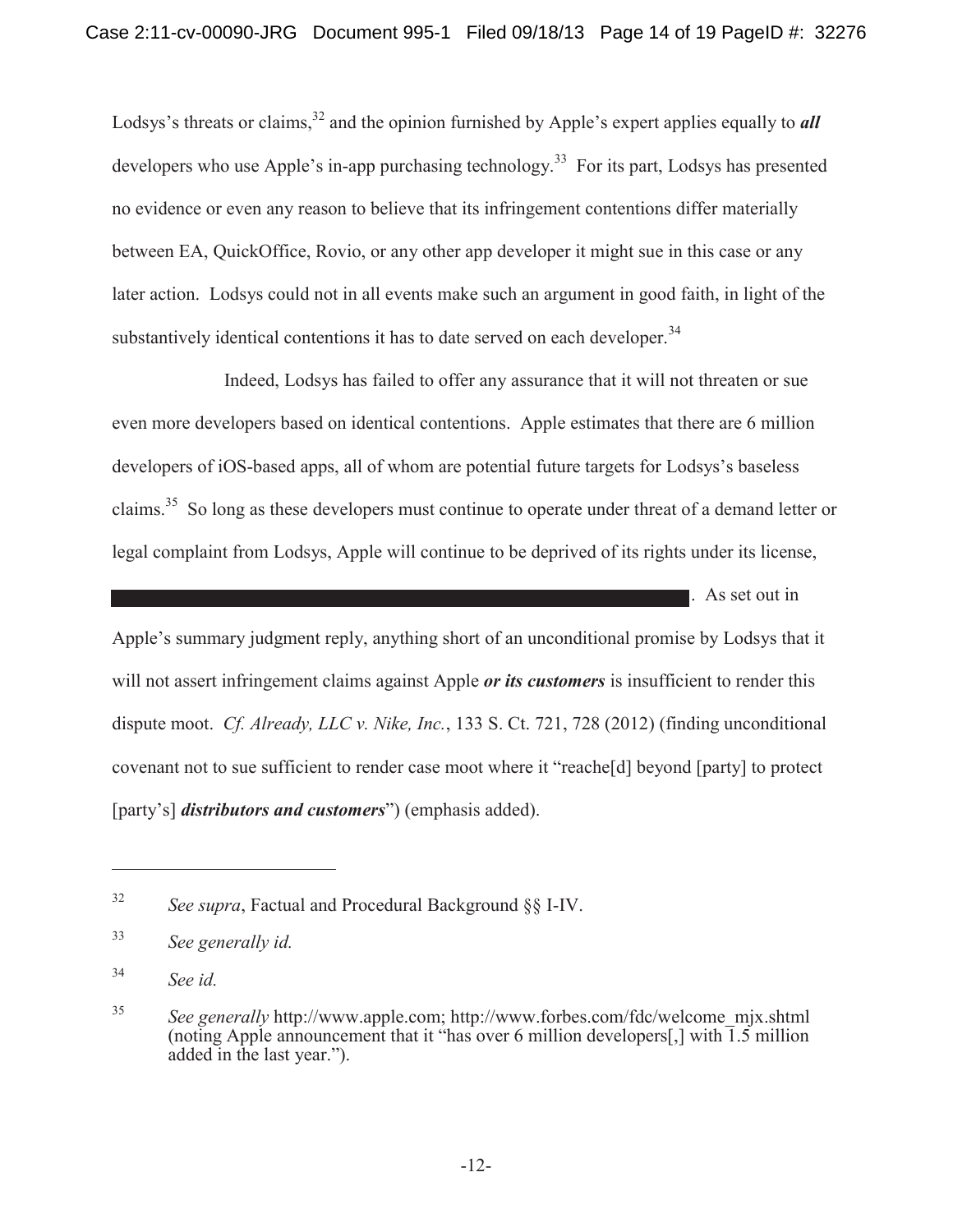#### II. The Resolution of Apple's Claims Does Not Require the Presence of Any Particular **Defendant**

Lodsys's second and only other argument for dismissal is that it would purportedly be "impossible to determine the application of Apple's claims based on the doctrine of patent exhaustion divorced from the specifics of the infringement claims asserted by Lodsys against a particular named defendant," and that the settlement of its infringement claims against particular defendants therefore makes it impossible to decide Apple's motion. Mot. at 5. Lodsys's reasoning once again is fatally flawed.

*First*, as set out above, the resolution of Apple's claims does not and cannot depend on Lodsys's infringement contentions against any particular product or defendant. Apple's expert makes clear in his report that his opinions apply equally to *all* developers who use Apple's in-app purchasing technology.<sup>36</sup> While the Court might need—as did Apple's expert to point to illustrative examples from Lodsys's infringement contentions with respect to specific products in the course of its analysis, Lodsys has presented  $no$  evidence or argument to explain why the presence of a particular defendant as an active party to the case is necessary to do so.

Second.

then those claims may similarly be resolved in this action, by reference to Lodsys's infringement contentions against products sold by EA or QuickOffice, or by reference to any other representative iOS-based app.

<sup>36</sup> See supra, Factual and Procedural Background §§ I-IV.

<sup>37</sup> See supra, Factual and Procedural Background § I.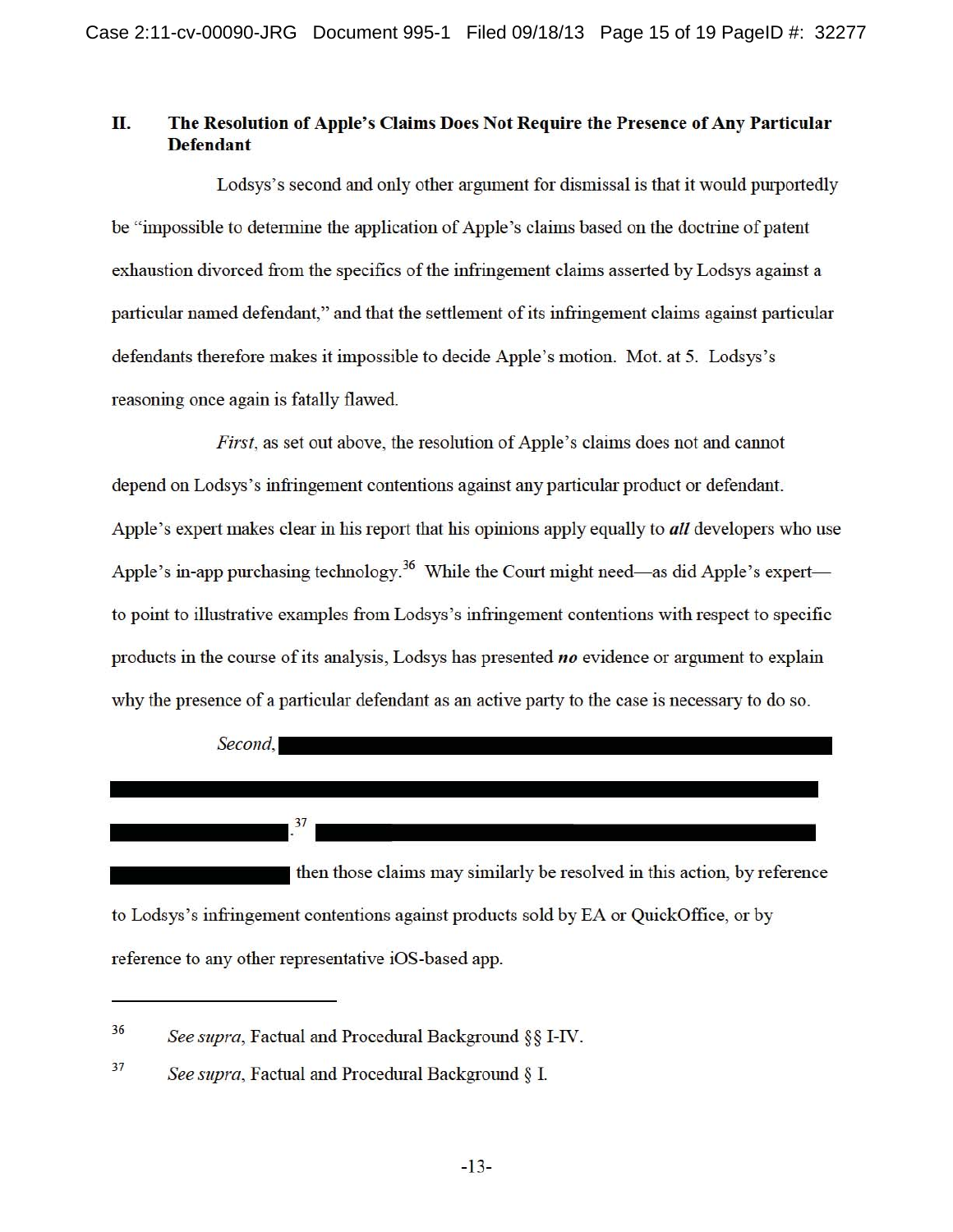*Finally*, Lodsys's suggestion that Apple's declaratory judgment claims cannot be decided until infringement is proven, Mot. at 5, is contrary to settled Federal Circuit law. The very purpose of a license is to *avoid* the need for a lengthy and costly legal proceeding to determine liability for infringement. A defendant (or declaratory judgment plaintiff) therefore need not "prove" infringement—or wait for infringement to be proven—in order to assert a license as a *defense* to infringement. *See, e.g.*, *Arris v. British Telecommunications PLC*, 639 F.3d 1368, 1380 (Fed. Cir. 2011) (rejecting proposed requirement that declaratory judgment plaintiffs allege or show that their products infringe before seeking a declaration of noninfringement); *accord, e.g.*, *Arkema,* 706 F.3d at 1359 (![A] party need not concede infringement to demonstrate a justiciable controversy . . . .'); *Arrowhead Indus. Water, Inc. v. Ecolochem, Inc.,* 846 F.2d 731, 738 (Fed. Cir. 1988) (same); *ABB Inc. v. Cooper Industries, LLC*, 635 F.3d 1345, 1348 (Fed. Cir. 2011) (same); *AstraZeneca LP v. Breath Limited*, 2013 2404167, at \*3-4 (D.N.J. May 31, 2013) (same).

In short, Lodsys presents no reason for the Court to deny Apple the opportunity to prove its claims of license and exhaustion simply because no particular defendant has yet been found to infringe. Should the Court find that Apple is entitled to prevail on its claims and enter declaratory judgment in Apple's favor, there will be no need for trial of *any* iOS-based infringement claims against *any* app developer. If Lodsys is correct (and it is not) that the accused in-app purchasing technology infringes its patents, then Apple's license applies, and neither it nor the iOS-based app developers who make use of that technology can be liable for any such alleged infringement. If, on the other hand, the accused in-app purchasing technology does not infringe, then Lodsys's infringement claims fail, and it has no right to trouble anyone concerning them. Either way, judicial economy and the interests of justice will be served by

-14-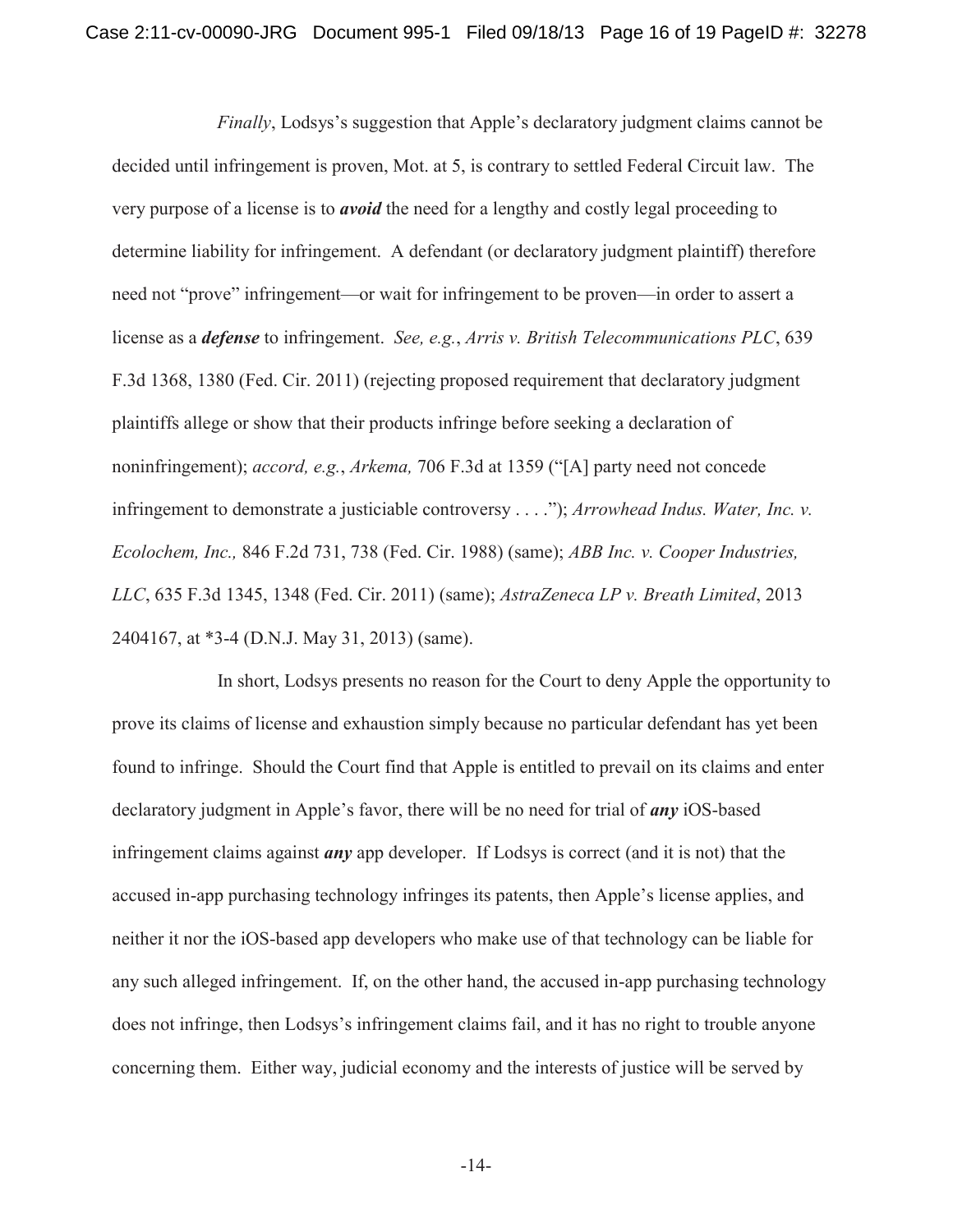allowing Apple to prove its claims now, reducing the potential burden on this Court of countless

claims against Apple iOS-based app developers and sparing those developers the needless

burden and expense of defending against claims that should not be brought in the first instance.

#### **CONCLUSION**

For the reasons set out above, Apple respectfully submits that Lodsys's motion to

dismiss should be denied.

Dated: September 16, 2013 Respectfully submitted,

By */s/ Melissa Richards Smith*  Melissa Richards Smith Texas State Bar No. 24001351 GILLAM & SMITH, L.L.P. 303 South Washington Avenue Marshall, Texas 75670 Telephone: (903) 934-8450 Facsimile: (903) 934-9257 E-mail: melissa@gillamsmithlaw.com

Jeffrey E. Ostrow (admitted *pro hac vice*) SIMPSON THACHER & BARTLETT LLP 2475 Hanover Street Palo Alto, California 94304 Tel: (650) 251-5000 Fax: (650) 251-5002 jostrow@stblaw.com

**Counsel for Intervenor Defendant Apple Inc.**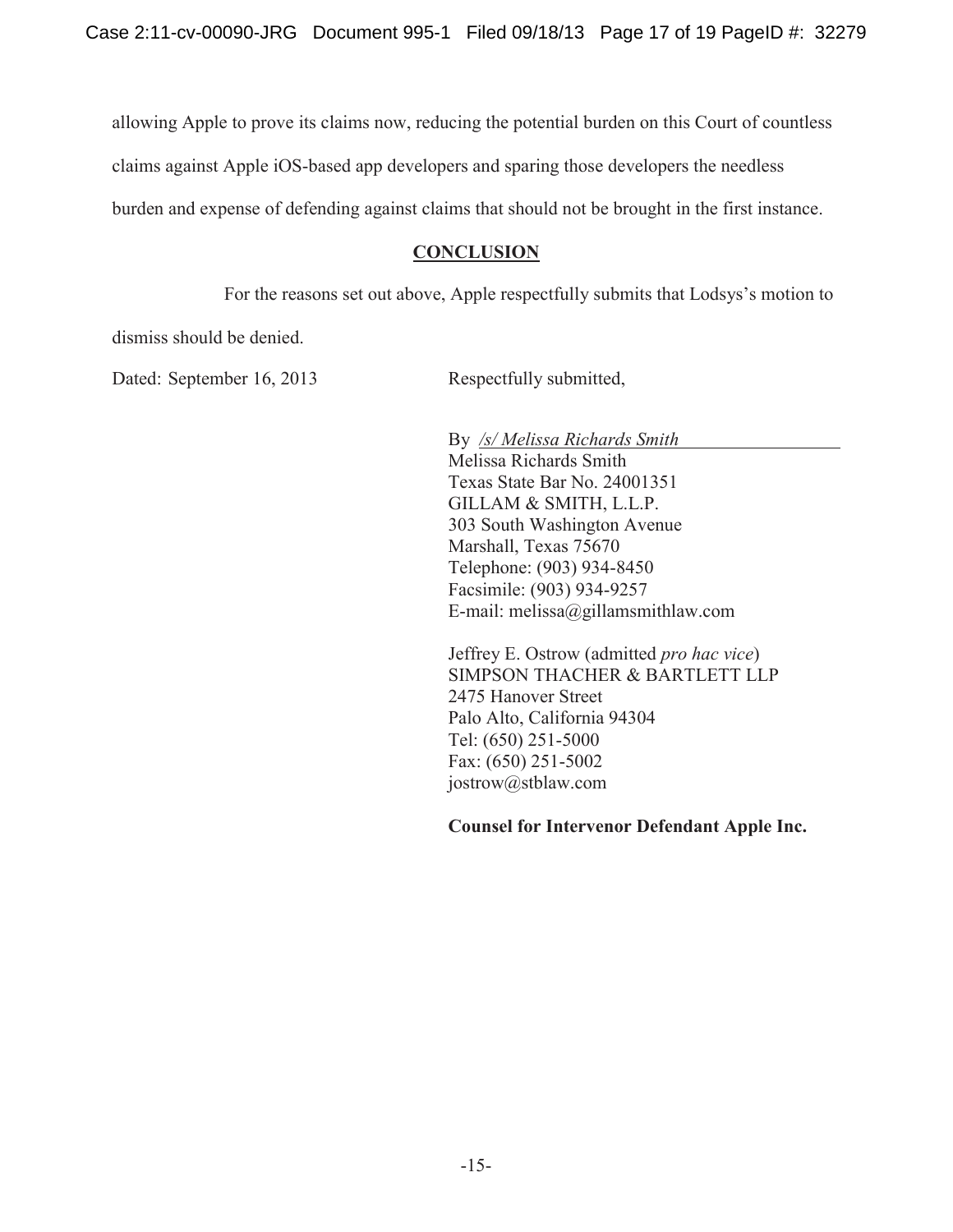Case 2:11-cv-00090-JRG Document 995-1 Filed 09/18/13 Page 18 of 19 PageID #: 32280

#### **CERTIFICATE OF SERVICE**

I hereby certify that all counsel of record who have consented to electronic

service are being served with a copy of this document on this the 16th of September, 2013.

*/s/Melissa Richards Smith*  Melissa Richards Smith

#### **CERTIFICATE OF AUTHORIZATION TO FILE UNDER SEAL**

This is to certify that this reply brief should be filed under seal because it contains confidential material and is covered by Protective Order approved and entered in this case as Dkt. No. 376 on October 15, 2012.

> */s/Melissa Richards Smith*  Melissa Richards Smith